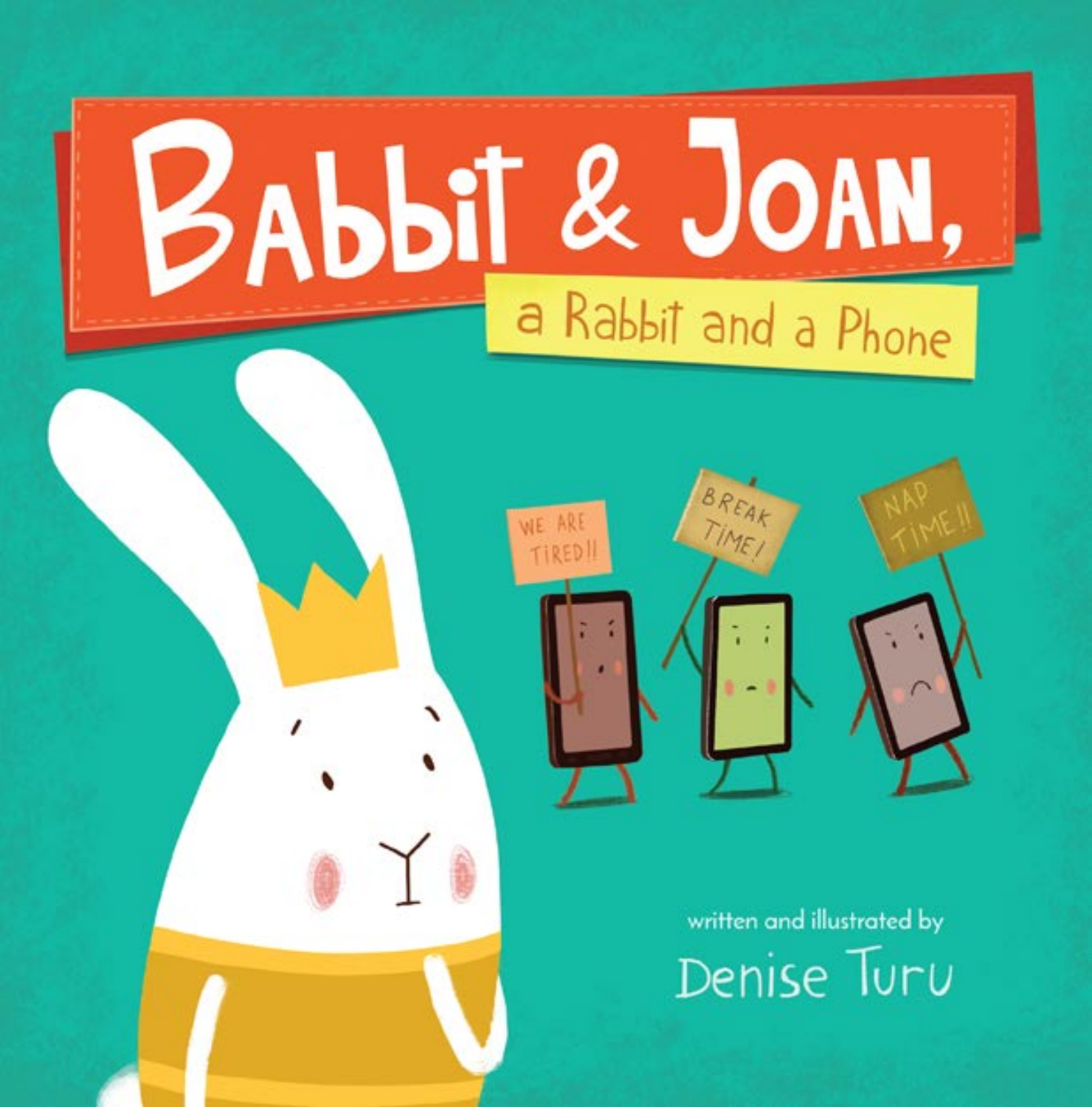## **It all began when the phones went on strike.**

LET US

**SLEEP** 

 $\sqrt{2}$ 

 $\circ$ 

BREAKS

© 2020 Denise Turu • First edition • Published by Flyaway Books • Louisville, Kentucky 20 21 22 23 24 25 26 27 28 29–10 9 8 7 6 5 4 3 2 1

WE ARE **TIRED!I** 

*All rights reserved.* No part of this book may be reproduced or transmitted in any form or by any means, electronic or mechanical, including photocopying, recording, or by any information storage or retrieval system, without permission in writing from the publisher. For information, address Flyaway Books, 100 Witherspoon Street, Louisville, Kentucky 40202-1396, or contact us online at www.flyawaybooks.com. • Book design by Allison Taylor • Text set in Josefin Sans • Library of Congress Control Number: 2019040219 PRINTED IN CHINA • Most Flyaway Books are available at special quantity discounts when purchased in bulk by corporations, organizations, and special-interest groups. For more information, please e-mail SpecialSales@flyawaybooks.com.

すぎ

OFF

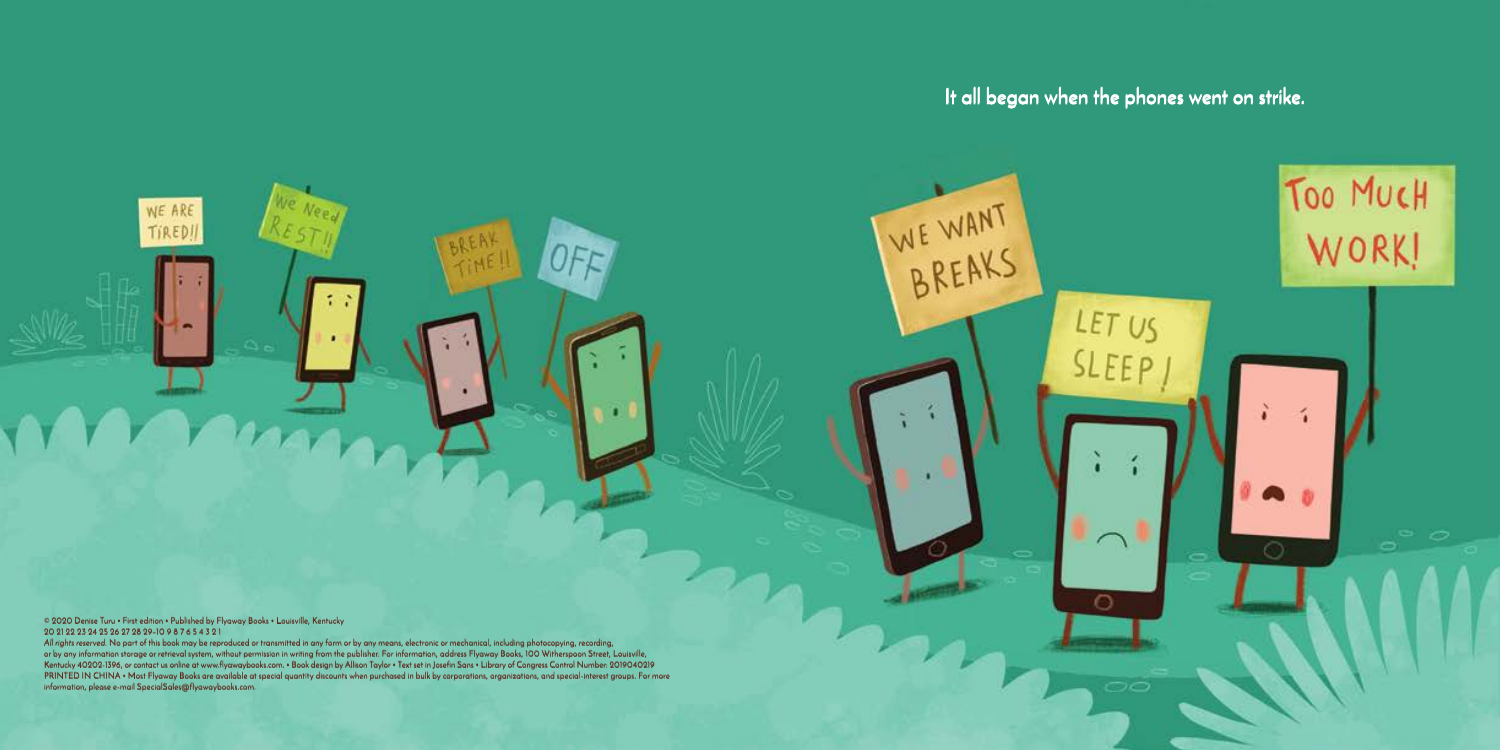

**Babbit the rabbit watched from his window. He had never thought about how hard the phones worked.** 

**He went to check on his own phone, Joan. She was exhausted! She'd been taking pictures and sending texts for Babbit all day, every day.**